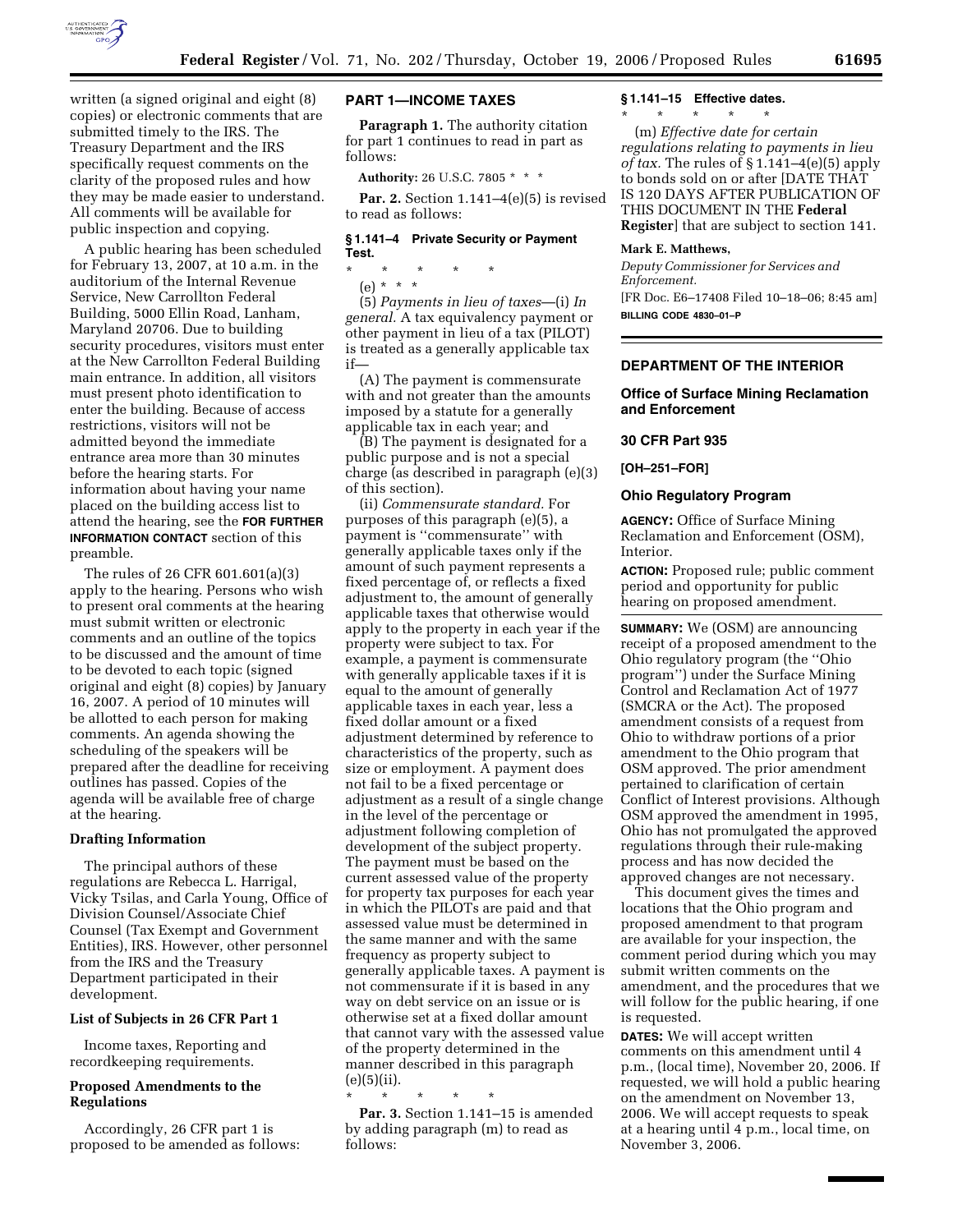**ADDRESSES:** You may submit comments, identified by OH–251–FOR, by any of the following methods:

• E-mail: *grieger@osmre.gov.* Include OH–251–FOR in the subject line of the message;

• Mail/Hand Delivery: Mr. George Rieger, Chief, Pittsburgh Field Division, Office of Surface Mining Reclamation and Enforcement, 3 Parkway Center, Pittsburgh, Pennsylvania 15220; or

• Federal eRulemaking Portal: *http:// www.regulations.gov.* Follow the instructions for submitting comments.

*Instructions:* All submissions received must include the agency docket number for this rulemaking. For detailed instructions on submitting comments and additional information on the rulemaking process, see the ''Public Comment Procedures'' heading in the **SUPPLEMENTARY INFORMATION** section of this document. You may also request to speak at a public hearing by any of the methods listed above or by contacting the individual listed under **FOR FURTHER INFORMATION CONTACT**.

*Docket:* You may review copies of the Ohio program, this amendment, a listing of any scheduled public hearings, and all written comments received in response to this document at the addresses listed below during normal business hours, Monday through Friday, excluding holidays. You may also receive one free copy of this amendment by contacting OSM's Pittsburgh Field Division listed below.

- Mr. George Rieger, Chief, Pittsburgh Field Division, Office of Surface Mining Reclamation and Enforcement, 3 Parkway Center, Pittsburgh, Pennsylvania 15220. Telephone: (412) 937–2153. E-mail: *grieger@osmre.gov.*
- Mr. Michael Sponsler, Chief, Division of Mineral Resources Management, Ohio Department of Natural Resources, 1855 Fountain Square Court-Bldg. H– 2, Columbus, Ohio 43224. Telephone: (614) 265–6633.

**FOR FURTHER INFORMATION CONTACT:** Mr. George Rieger, Chief, Pittsburgh Field Division, Telephone: (412) 937–2153. Email: *grieger@osmre.gov*.

### **SUPPLEMENTARY INFORMATION:**

I. Background on the Ohio Program II. Description of the Proposed Amendment III. Public Comment Procedures

IV. Procedural Determinations

#### **I. Background on the Ohio Program**

Section 503(a) of the Act permits a State to assume primacy for the regulation of surface coal mining and reclamation operations on non-Federal and non-Indian lands within its borders by demonstrating that its program

includes, among other things, ''a State law which provides for the regulation of surface coal mining and reclamation operations in accordance with the requirements of the Act \* \* \* and rules and regulations consistent with regulations issued by the Secretary pursuant to the Act.'' See 30 U.S.C. 1253(a)(1) and (7). On the basis of these criteria, the Secretary of the Interior conditionally approved the Ohio program on August 16, 1982. You can find background information on the Ohio program, including the Secretary's findings, the disposition of comments, and conditions of approval of the Ohio program in the August 16, 1982, **Federal Register** (47 FR 34687). You can also find later actions concerning Ohio's program and program amendments at 30 CFR 935.11, 935.15, and 935.16.

## **II. Description of the Proposed Amendment**

By letter dated August 30, 2006, Ohio sent us a proposed amendment to its program (Administrative Record Number OH–2187–00) under SMCRA (30 U.S.C. 1201 *et seq.*). In its letter, Ohio stated that it has reviewed revisions previously proposed by Ohio in Program Amendment #69. Ohio stated that those components of program amendment #69 related to Conflict of Interest are no longer necessary, and it would like to withdraw those program provisions from consideration at this time. OSM approved the provisions proposed in program amendment #69 (including the subsequent revisions) in the **Federal Register** on July 17, 1995 (60 FR 36352). However, Ohio did not promulgate the approved draft regulations in final form.

Because we have already published our approval of the Conflict of Interest provisions that Ohio has requested be withdrawn from consideration, we are unable to merely withdraw those provisions. Rather, we are seeking public comment on whether the removal of the provisions identified below will render the approved Ohio program less effective than SMCRA and the Federal regulations.

Ohio program amendment #69 was originally submitted by Ohio by letter dated September 22, 1994 (Administrative Record Number OH– 2059). Revisions to amendment #69 were subsequently submitted by letters dated March 8, 1995, and May 3, 1995 (Administrative Record Numbers OH– 2099 and OH–2115, respectively). We announced receipt of the proposed amendments, and the two revisions, in the October 21, 1994; March 17, 1995; and May 12, 1995; **Federal Register** (59 FR 53122, 60 FR 14401, and 60 FR

25660, respectively). The Conflict of Interest provisions that we approved on July 17, 1995, and that Ohio proposes be removed from the approved Ohio program, are identified below.

### *Financial Interest Statements (OAC [Ohio Administrative Code] Section 1501:13–1–03)*

## 1. Definition of ''Employee''

Ohio proposed to revise paragraph (D)(2) to provide that members of the Ohio Board on Unreclaimed Strip Mined Lands are included under the definition of ''employee.'' Ohio also proposed to revise this paragraph to provide that, for the purposes of OAC Section 1501:13–1–03, hearing officers for the Ohio Reclamation Board of Review shall also be included within the definition of ''employee.'' Ohio also proposed to revise paragraphs (L)(1) and (2) to delete separate references to the Reclamation Board of Review's hearing officers because those hearing officers are to be included under the definition of ''employee'' in this rule. In our July 17, 1995, approval of these revisions, OSM stated that ''the inclusion of these persons under the State definition of ''employee'' is appropriate and no less effective than the corresponding Federal definition.''

2. Use of Financial Interest Statement Form by Members of the Ohio Reclamation Board of Review

Ohio proposed to revise paragraph (I)(1) to require that employees and members of the Ohio Reclamation Board of Review report all required information concerning employment and financial interests on Form OSM– 23. In our July 17, 1995, approval of these revisions, OSM stated that "\* \* \* Ohio's requirement that its employees and members of the Ohio Reclamation Board of Review file employment and financial interest statements using OSM Form 23 is no less effective than the corresponding Federal regulations at 30 CFR 705.10 and 705.11.''

3. Acceptance of Gifts and Gratuities by Members of the Ohio Reclamation Board of Review

Ohio proposed to revise paragraph  $(J)(1)$  to prohibit, with certain exceptions, the solicitation or acceptance of gifts and gratuities by members of the Ohio Reclamation Board of Review from coal companies which are conducting or seeking to conduct regulated activities or which have an interest that may be substantially affected by the performance of the Board members' official duty. In our July 17, 1995, approval of these revisions, OSM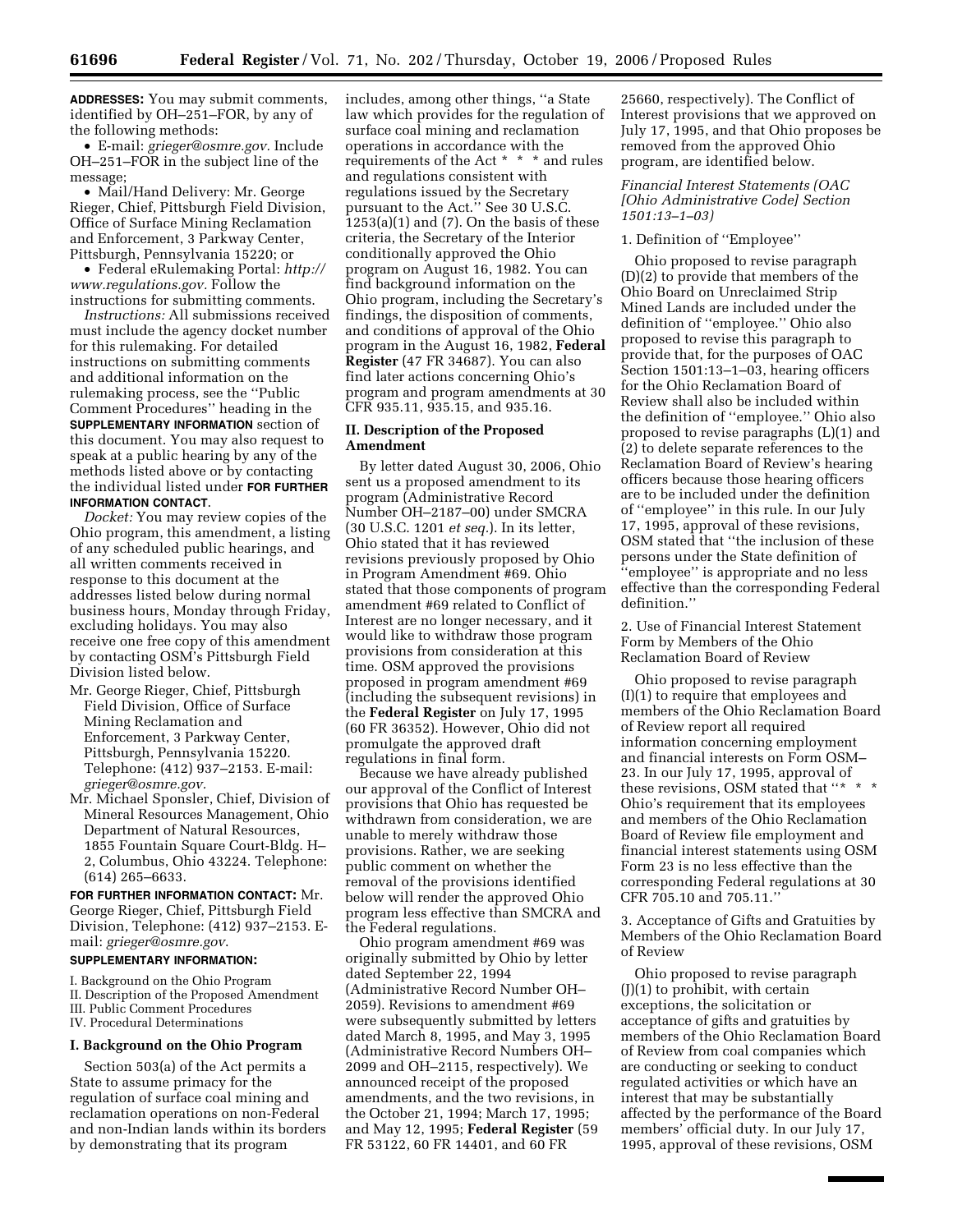stated that ''\* \* \* the State requirement rule if they are received after the close regarding members of the Ohio Reclamation Board of Review is not inconsistent with the Federal regulations at 30 CFR 705.18 or with the revisions which Ohio is making elsewhere in this rule.''

#### 4. Appeal of Remedial Actions

Ohio proposed to revise paragraph (L)(1) to specify that nothing in OAC Section 1501:13–1–03 modifies any right of appeal that any employee may have under State law of a decision by the Chief of the Division of Natural Resources, on an employee's appeal of remedial action for prohibited financial interests. In our July 17, 1995, approval of this revision, OSM stated that ''\* \* \* this provision is not inconsistent with the Federal rule at 30 CFR 705.21(a) which allows employees to file an appeal through established procedures within their State.''

Ohio also proposed to revise paragraph (L)(2) to provide that only the Chief of the Division of Reclamation may appeal a remedial action to the Director of OSM. In our July 17, 1995, approval of this revision, OSM stated that ''Ohio's proposed paragraph (L)(2) is not less effective than 30 CFR 705.21(b).''

Ohio also added paragraph (L)(3) to provide that members of the Ohio Reclamation Board of Review may request advisory opinions from the Director of OSM on issues pertaining to an apparent prohibited financial interest. However, resolution of conflicts is governed by section 1513.05 and 1513.29 of the Ohio Revised Code. In our July 17, 1995, approval of this new language, OSM stated that "\* the appeal provision proposed in paragraph (L)(3) is not inconsistent with the Federal regulations at 30 CFR 705.21 or with the revisions which Ohio is making elsewhere in this rule.''

## **III. Public Comment Procedures**

Under the provisions of 30 CFR 732.17(h), we are seeking your comments on whether the amendment satisfies the applicable program approval criteria of 30 CFR 732.15. If we approve the removal of these amendments, they will no longer be part of the approved Ohio program.

#### *Written Comments*

Send your written comments to OSM at the address given above. Your written comments should be specific, pertain only to the issues proposed in this rulemaking, and include explanations in support of your recommendations. We will not consider or respond to your comments when developing the final

of the comment period (see **DATES**). We will make every attempt to log all comments into the administrative record, but comments delivered to an address other than the Appalachian Region office identified above may not be logged in.

#### *Electronic Comments*

Please submit Internet comments as an ASCII file avoiding the use of special characters and any form of encryption. Please also include ''Attn: SATS No. OH–251–FOR,'' your name and return address in your Internet message. If you do not receive a confirmation that we have received your Internet message, contact the Appalachian Region office at (412) 937–2153.

#### *Availability of Comments*

We will make comments, including names and addresses of respondents, available for public review during normal business hours. We will not consider anonymous comments. If individual respondents request confidentiality, we will honor their request to the extent allowable by law. Individual respondents who wish to withhold their name or address from public review, except for the city or town, must state this prominently at the beginning of their comments. We will make all submissions from organizations or businesses, and from individuals identifying themselves as representatives or officials of organizations or businesses, available for public review in their entirety.

#### *Public Hearing*

If you wish to speak at the public hearing, contact the person listed under **FOR FURTHER INFORMATION CONTACT** by 4 p.m., local time, on November 3, 2006.

We will arrange the location and time of the hearing with those persons requesting the hearing. If no one requests an opportunity to speak, we will not hold the hearing. To assist the transcriber and ensure an accurate record, we request, if possible, that each person who speaks at a public hearing provide us with a written copy of his or her comments. The public hearing will continue on the specified date until everyone scheduled to speak has been given an opportunity to be heard. If you are in the audience and have not been scheduled to speak and wish to do so, you will be allowed to speak after those who have been scheduled. We will end the hearing after everyone scheduled to speak and others present in the audience who wish to speak, have been heard. If you are disabled and need a special accommodation to attend a

public hearing, contact the person listed under **FOR FURTHER INFORMATION CONTACT**.

#### *Public Meeting*

If only one person requests an opportunity to speak, we may hold a public meeting rather than a public hearing. If you wish to meet with us to discuss the amendment, please request a meeting by contacting the person listed under **FOR FURTHER INFORMATION CONTACT**. All such meetings are open to the public and, if possible, we will post notices of meetings at the locations listed under **ADDRESSES**. We will make a written summary of each meeting a part of the administrative record.

### **IV. Procedural Determinations**

#### *Executive Order 12630—Takings*

This rule does not have takings implications. This determination is based on the analysis performed for the counterpart Federal regulations.

### *Executive Order 12866—Regulatory Planning and Review*

This rule is exempted from review by the Office of Management and Budget (OMB) under Executive Order 12866.

### *Executive Order 12988—Civil Justice Reform*

The Department of the Interior has conducted the reviews required by section 3 of Executive Order 12988 and has determined that, to the extent allowable by law, this rule meets the applicable standards of subsections (a) and (b) of that section. However, these standards are not applicable to the actual language of State regulatory programs and program amendments since each such program is drafted and promulgated by a specific State, not by OSM. Under sections 503 and 505 of SMCRA (30 U.S.C. 1253 and 1255) and the Federal regulations at 30 CFR 730.11, 732.15, and 732.17(h)(10), decisions on proposed State regulatory programs and program amendments submitted by the States must be based solely on a determination of whether the submittal is consistent with SMCRA and its implementing Federal regulations and whether the other requirements of 30 CFR parts 730, 731, and 732 have been met.

#### *Executive Order 13132—Federalism*

This rule does not have Federalism implications. SMCRA delineates the roles of the Federal and State governments with regard to the regulation of surface coal mining and reclamation operations. One of the purposes of SMCRA is to ''establish a nationwide program to protect society